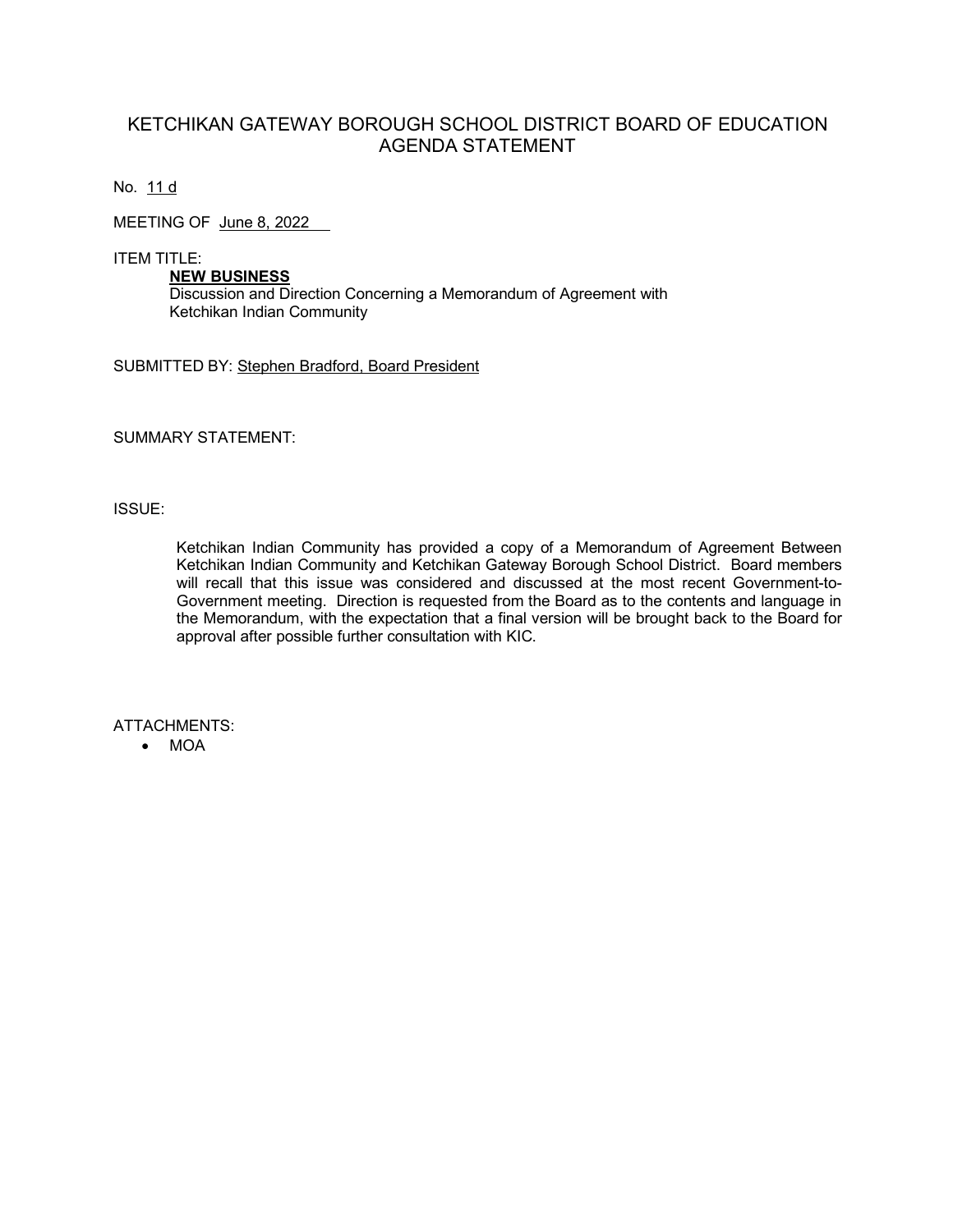

Ketchikan Gateway Borough School District Educating and empowering students to be leaders, critical thinkers, and problem solvers.

# **MEMORANDUM OF AGREEMENT Between Ketchikan Indian Community And Ketchikan Gateway Borough School District**

This Memorandum of Agreement ("MOA") is hereby entered between Ketchikan Indian Community (hereinafter "KIC"), a federally recognized tribe, and the Ketchikan Gateway Borough School District, (hereinafter "KGBSD").

#### **1. Purpose:**

To ensure a timely and meaningful consultation between the KGBSD and KIC regarding Title VI and other educational grant funding. KGBSD and KIC will collaborate to ensure adequate, appropriate, and timely communication to enhance collaboration and promote dialogue on issues affecting Alaskan Native and American Indian students within the KGBSD. This will include cultural exchanges for implementation of strategies to close the achievement gap. It is the goal of the parties to work toward sustained learning of all students.

The KGBSD School Board and the Tribal Council shall consult prior to the submission of any required plan or application for a **covered program** as outlined below where they receive any monies are received specifically for the benefit of Native students directly or indirectly. Such consultation shall be conducted timely and in a manner that provides the opportunity for meaningful and substantive comments and contribution to any plan or application.

## **2. Consultation requirements:**

- a. Consultation will be held on a quarterly basis with one session per year to be held publicly for community comment.
- b. **Covered Program** shall mean any District application for education improvement grant funds in the amount of \$40,000 or more through the Elementary and Secondary Education Act (ESEA) as reauthorized under the 2015 Every Student Succeeds Act (ESSA) including but not limed to the following provisions: .
	- i. Title I, Part A (Improving Basic Programs Operated by State and Local Educational Agencies)
	- ii. Title I, Part C (Education of Migratory Children)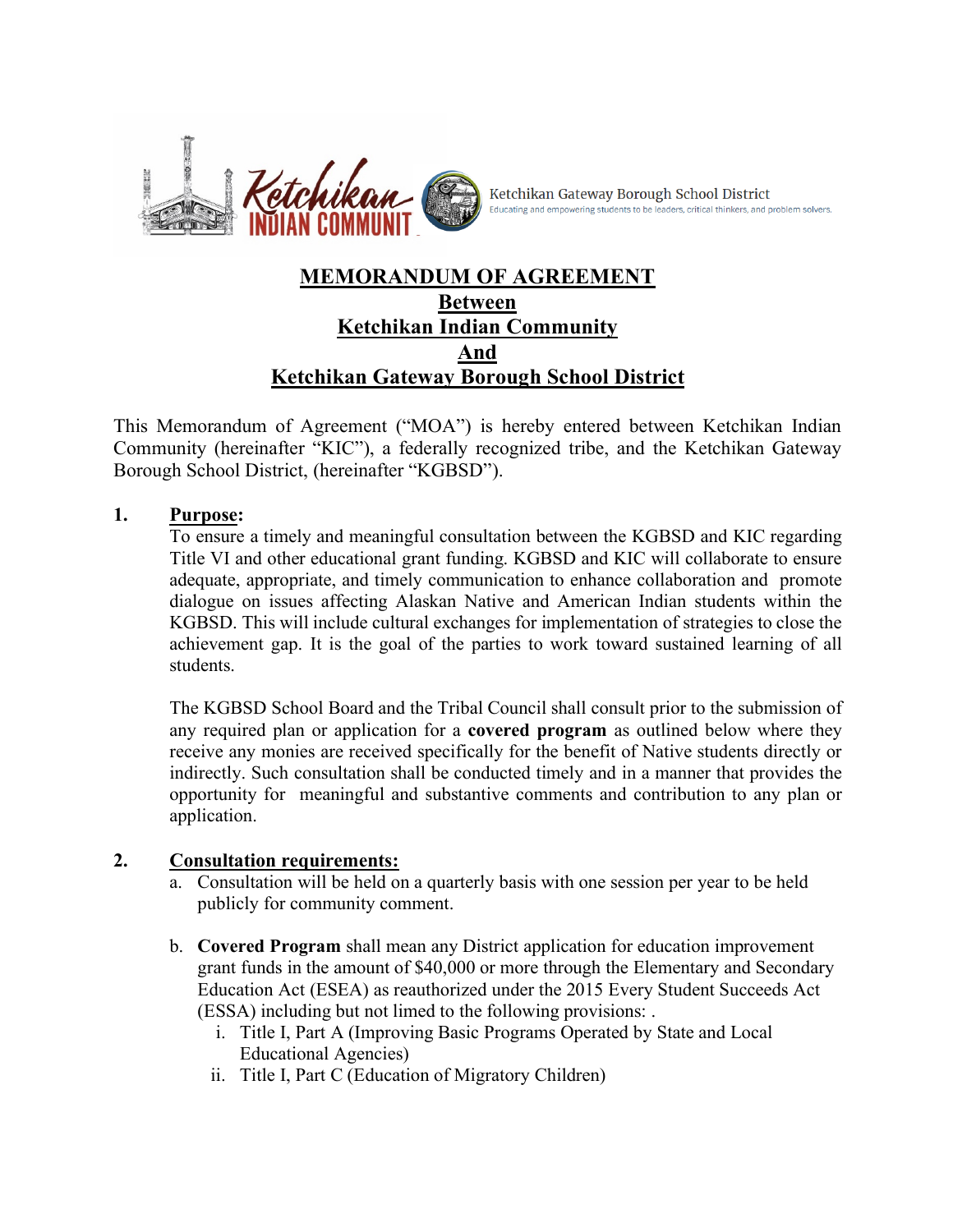- iii. Title I, Part D (Prevention and Intervention Programs for Children and Youth who are Neglected,
- iv. Delinquent, or At-Risk)
- v. Title II, Part A (Supporting Effective Instruction)
- vi. Title III, Part A (English Language Acquisition, Language Enhancement, and Academic
- vii. Achievement Act)
- viii. Title IV, Part A (Student Support and Academic Enrichment Grants)
	- ix. Title IV, Part B (21st Century Community Learning Centers)
	- x. Title V, Part B, subpart 2 (Rural and Low-Income School Program)
- xi. Title VI, Part A, subpart 1 (Indian Education Formula Grants to Local Educational Agencies)
- xii. (Free and reduced lunch title)

## **3. Ketchikan Gateway Borough School District:**

- a. Will share the development and implementation of plans, methods, strategies, and activities to improve the educational outcomes of Alaska Native and American Indian students.
- b. (Provide Proposed Budget )
- c. Will provide the collection of data to assist in the evaluation of the programs carried out under this grant listed in section 2b above.
- d. Will make available specific plans and strategies for increasing graduation rates.
- e. Will achieve mutually agreeable dates for consultation contemplated hereunder.
- f. Will provide a list of issues, topics and other areas for discussion.
- g. Will share copies of previous education plans or relevant strategic plans..
- h. Will provide information and evidence upon which planned actives are based presentations.
- i. Will share previous reports and evaluations on education plans or program outcomes or measurable.
- j. Will make available specific demographics including graduation rates, attendance rates, drop out rates, demographics for teachers, staff and students per building and department.
- k. Will make available presentations or invitations from state or local representatives about existing programs or programs in development that would impact Alaska Native and American Indian Students.

## **4. Ketchikan Indian Community:**

- a. KIC's Education and Training Department will offer help with the development of the plans, methods, strategies, and activities to improve the educational outcomes of Alaska Native and American Indian Students.
- b. Will provide draft minutes and take a-ways from each consultation.
- c. Will continue to provide cultural professional development to the staff.